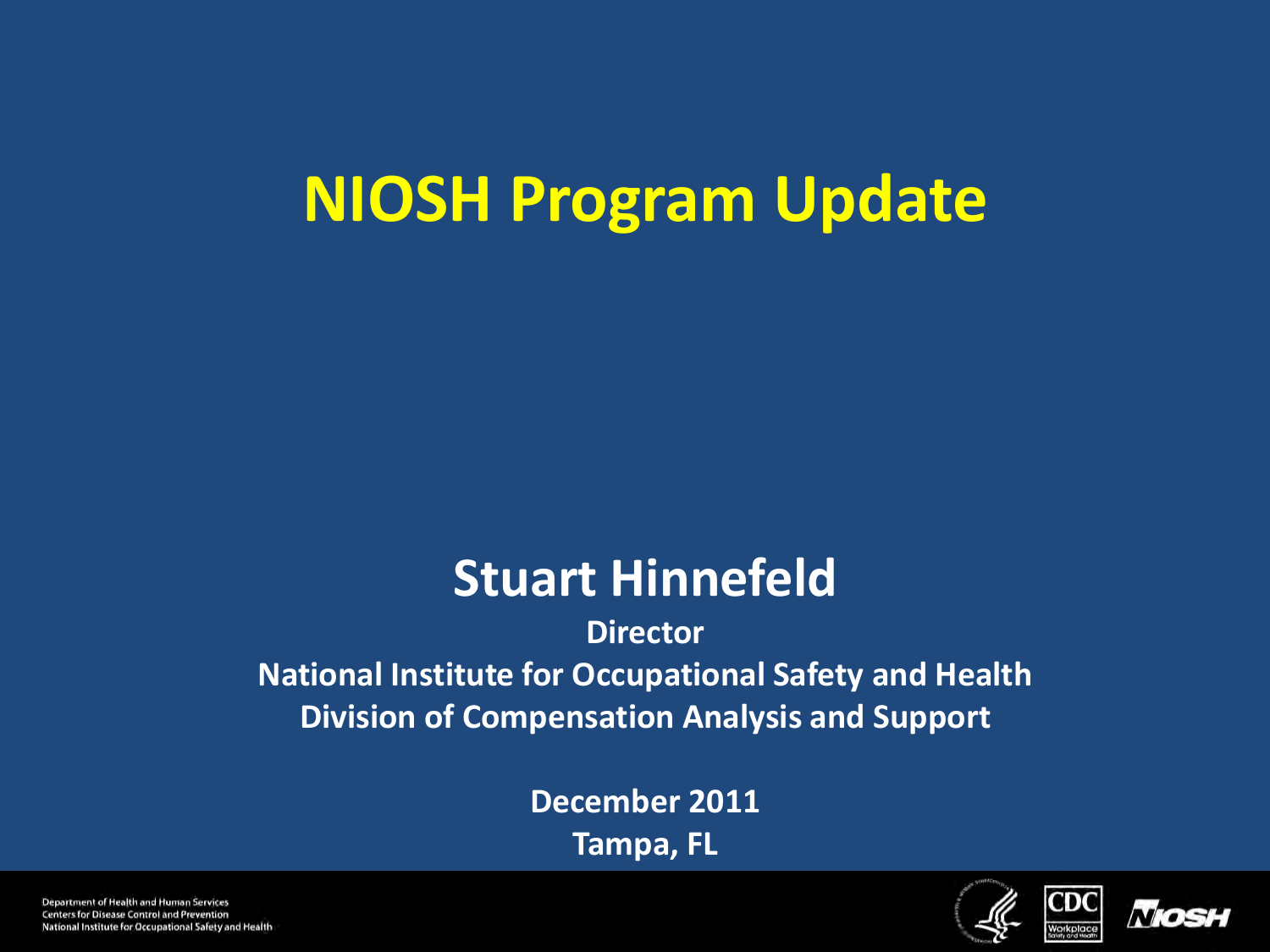## **Program News**

- **DCAS staff assignments**
- **Budget**
- **E** Chronic Lymphocytic Leukemia (CLL)
- **Day of Remembrance for all Nuclear Weapons Workers**



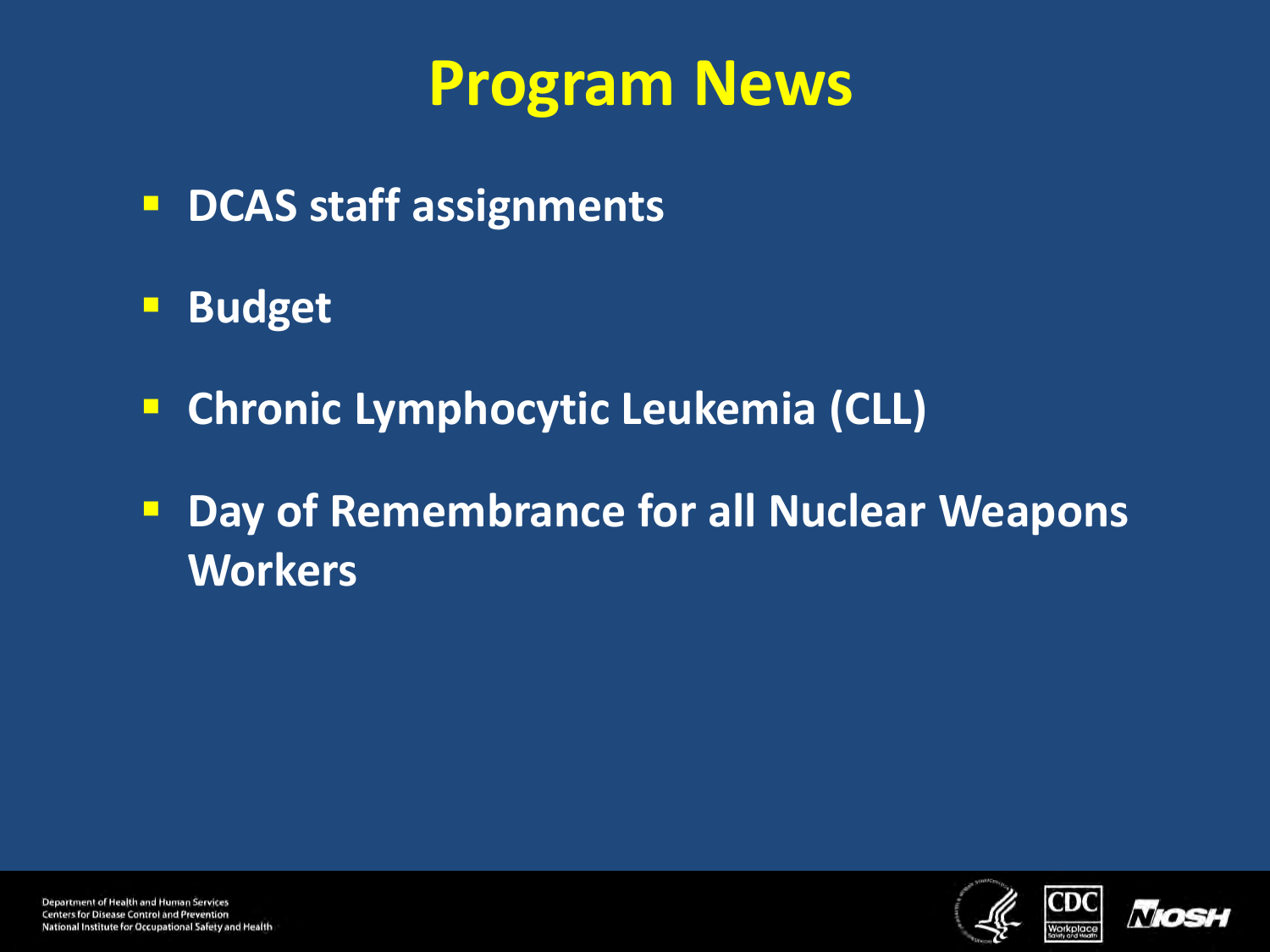### **Overall Initial Claim Information (as of November 30, 2011)**

 **35,845 cases have been referred to NIOSH for dose reconstruction**

**34,073 (95%) cases have been returned to DOL**

- **Cases submitted with a DR report 29,849**
- **Cases currently pulled from DR by DOL 1,228**
- **Cases currently pulled from DR for SEC 2,996**
- **1,083 (3%) cases remained at NIOSH for dose reconstruction**

**689 (2%) cases were administratively closed**





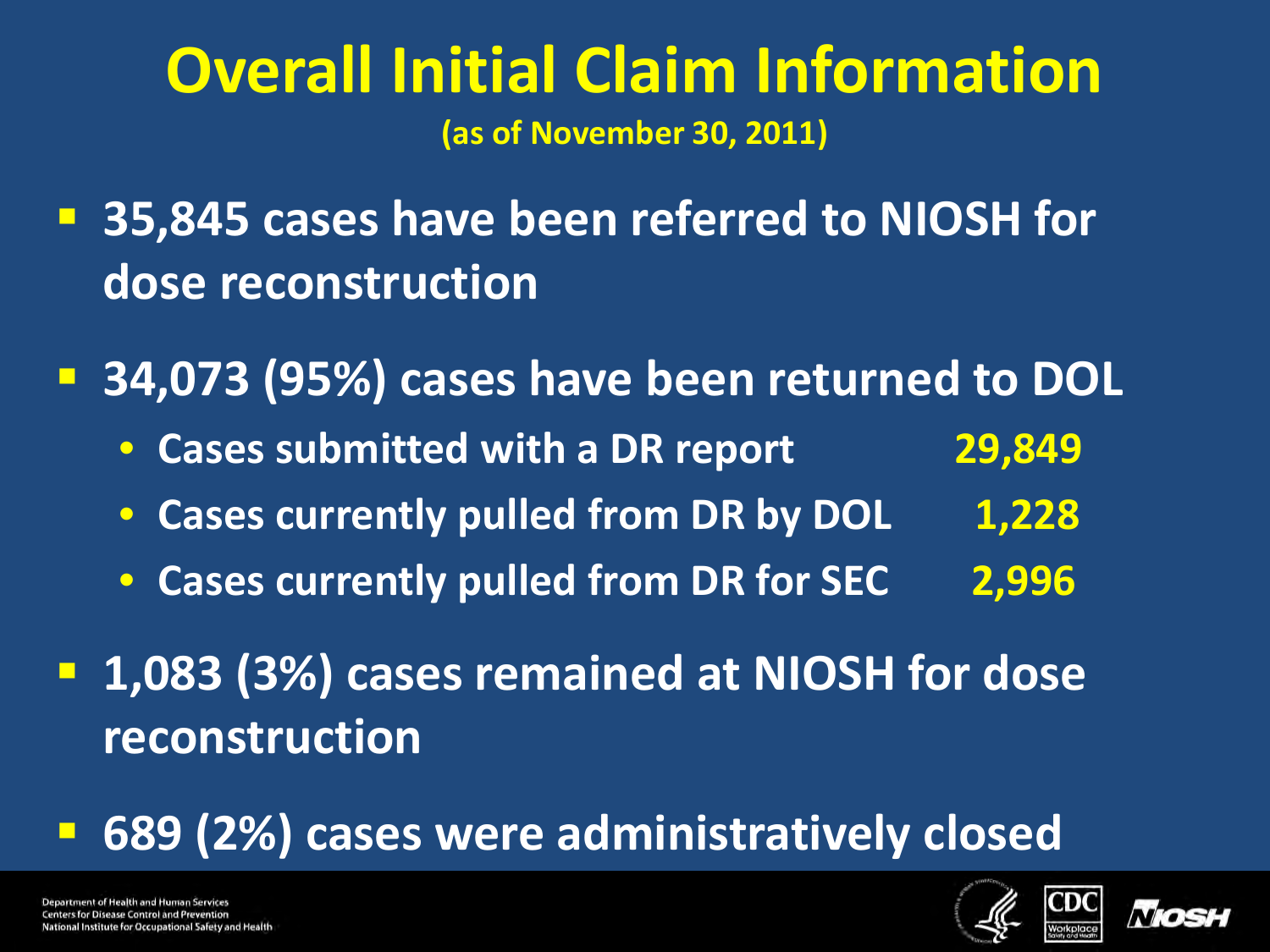### **Current Case Status**

**(as of November 30, 2011)**

| <b>Cases Completed</b>    | 29,849 | 83.3%         |
|---------------------------|--------|---------------|
| <b>Cases Pulled</b>       | 1,228  | 3.4%          |
| <b>SEC Pulled Cases</b>   | 2,996  | 8.4%          |
| <b>Cases Admin Closed</b> | 689    | $1.9\%$       |
| <b>Cases Active</b>       | 960    | 2.7%          |
| <b>Cases Pending</b>      | 123    | 0.3%          |
| Total:                    |        | 35,845 100.0% |



 $CDC$ 



Department of Health and Human Services Centers for Disease Control and Prevention National Institute for Occupational Safety and Health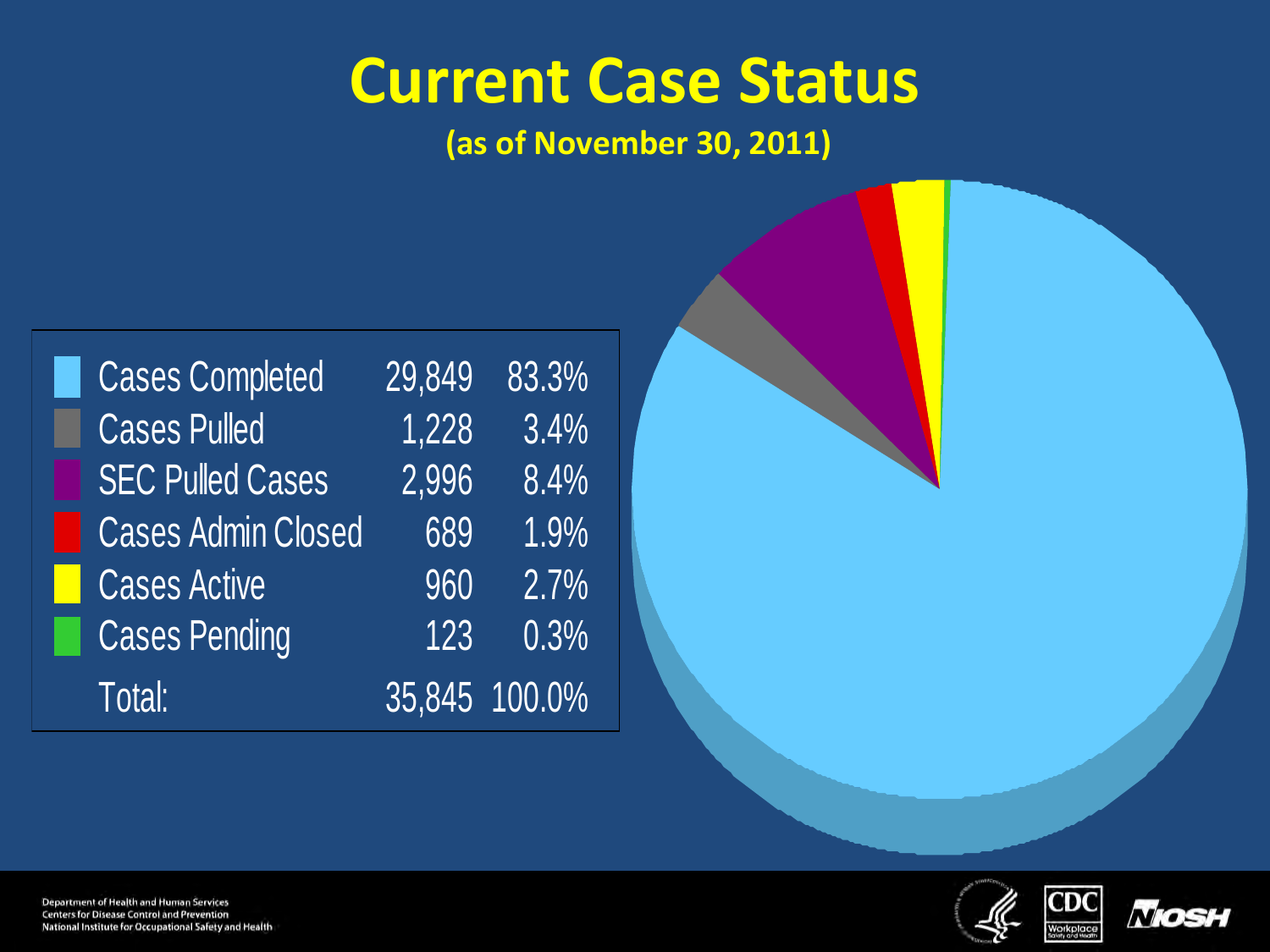#### **Overview of Active Cases (as of November 30, 2011)**

 **Of the 1,083 cases remaining at NIOSH for dose reconstruction:**

- **203 cases in the dose reconstruction process**
- **310 initial draft dose reconstruction reports in the hands of claimants, and NIOSH awaiting the return of the OCAS-1 form**
- **570 cases in development to begin the dose reconstruction**



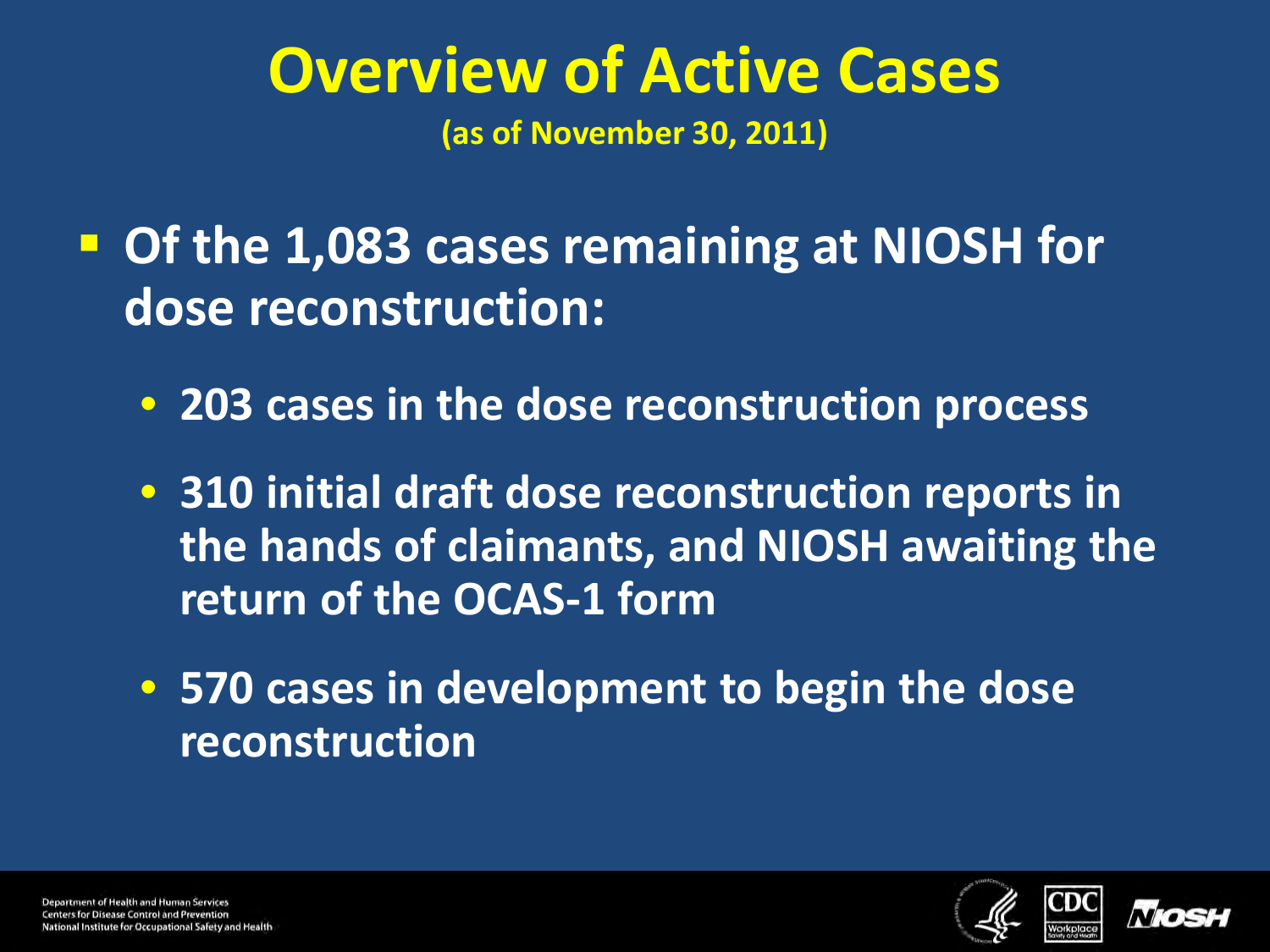# **Summary of PoCs for Completed Dose Reconstructions**

**(as of November 30, 2011)**

- **Of the 29,849 dose reconstructions sent back to DOL for final adjudication:**
	- **8,722 (29%) cases had a PoC ≥ 50%**
	- **21,127 (71%) cases had a PoC < 50%**



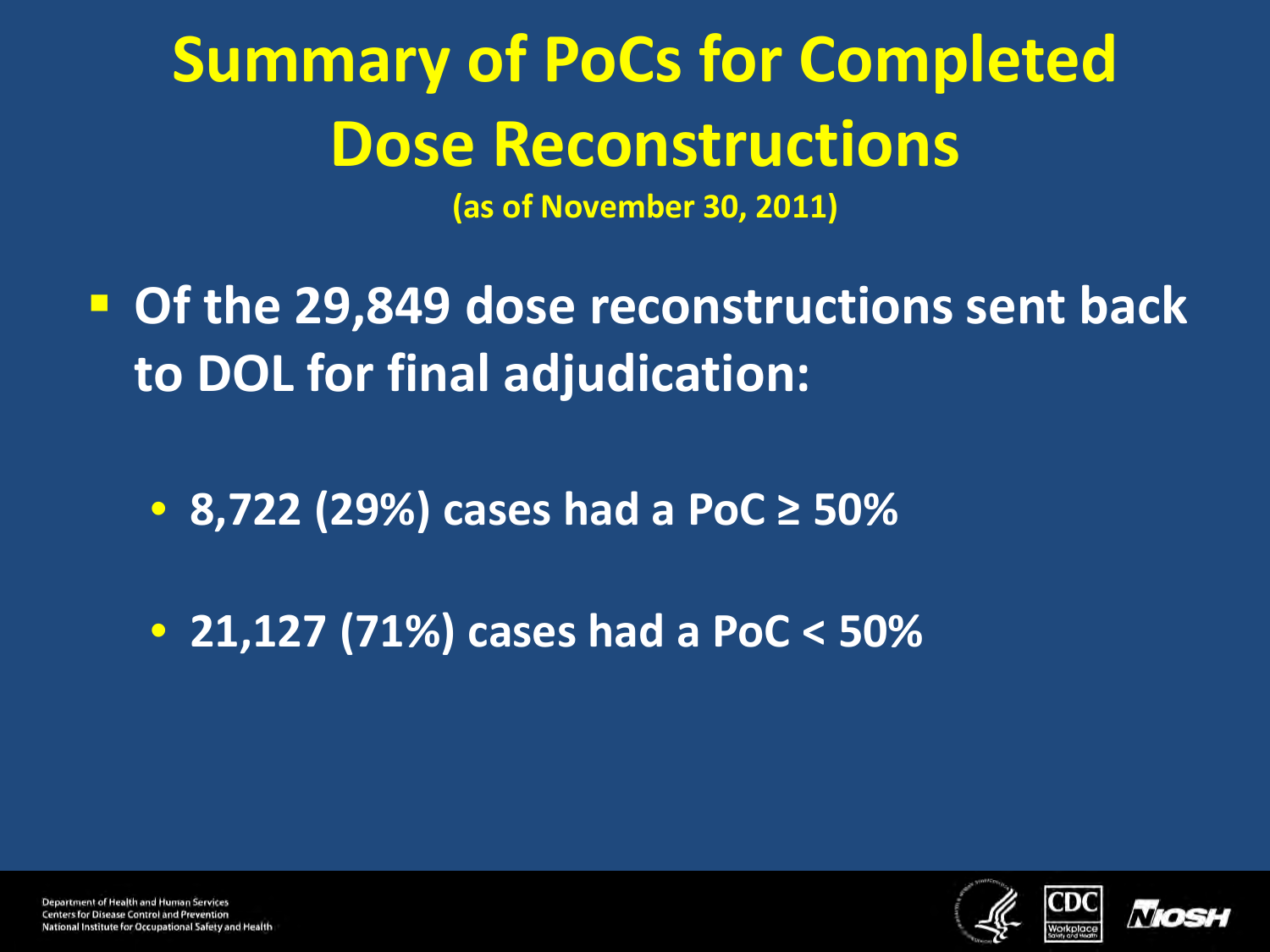## **Distribution of PoC for Cases Sent to DOL**

**(as of November 30, 2011)**



Department of Health and Human Services **Centers for Disease Control and Prevention** National Institute for Occupational Safety and Health



*Mos*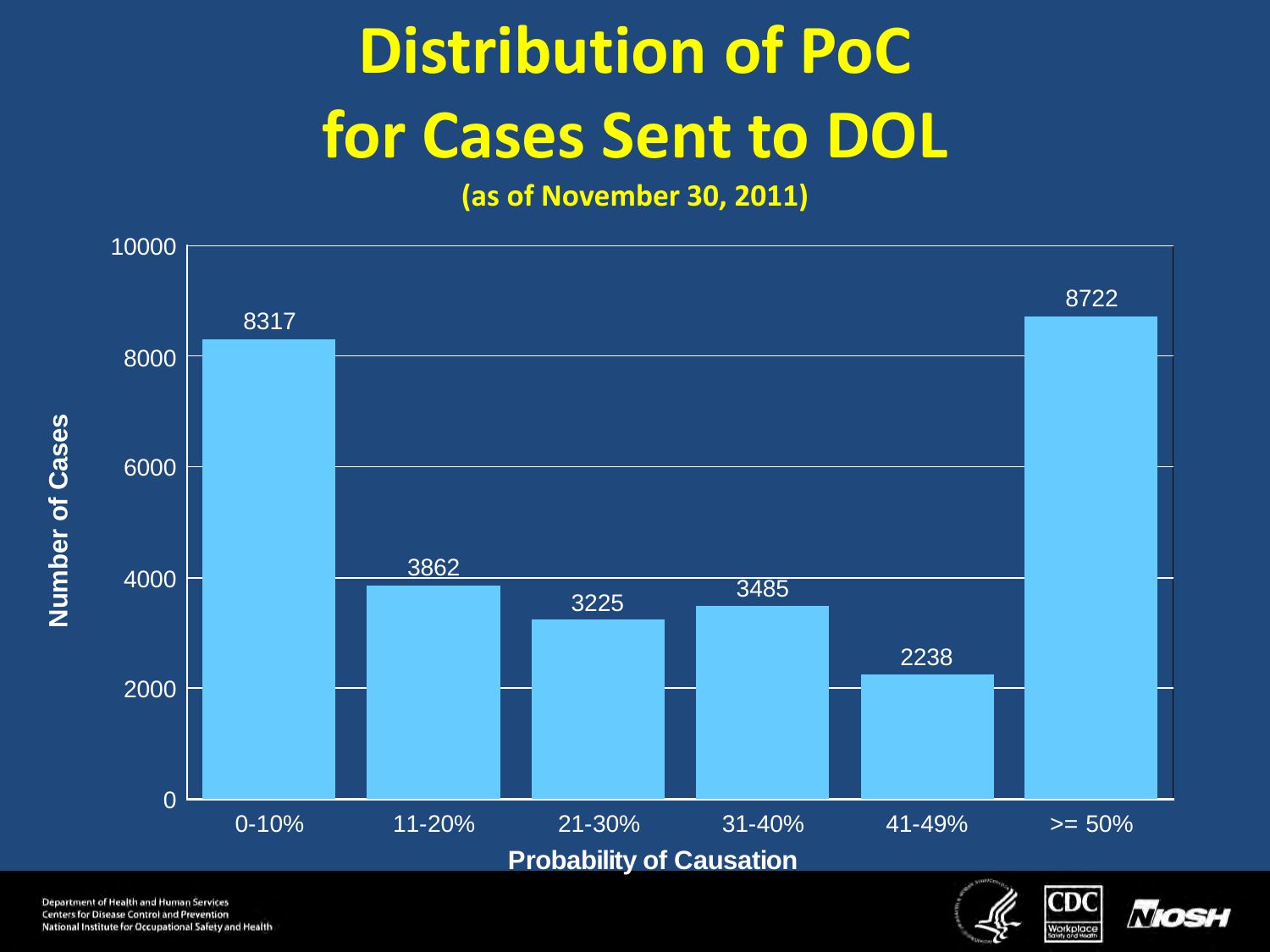## **Submittals vs. Production**

**(as of September 30, 2011)**



Department of Health and Human Services **Centers for Disease Control and Prevention** National Institute for Occupational Safety and Health

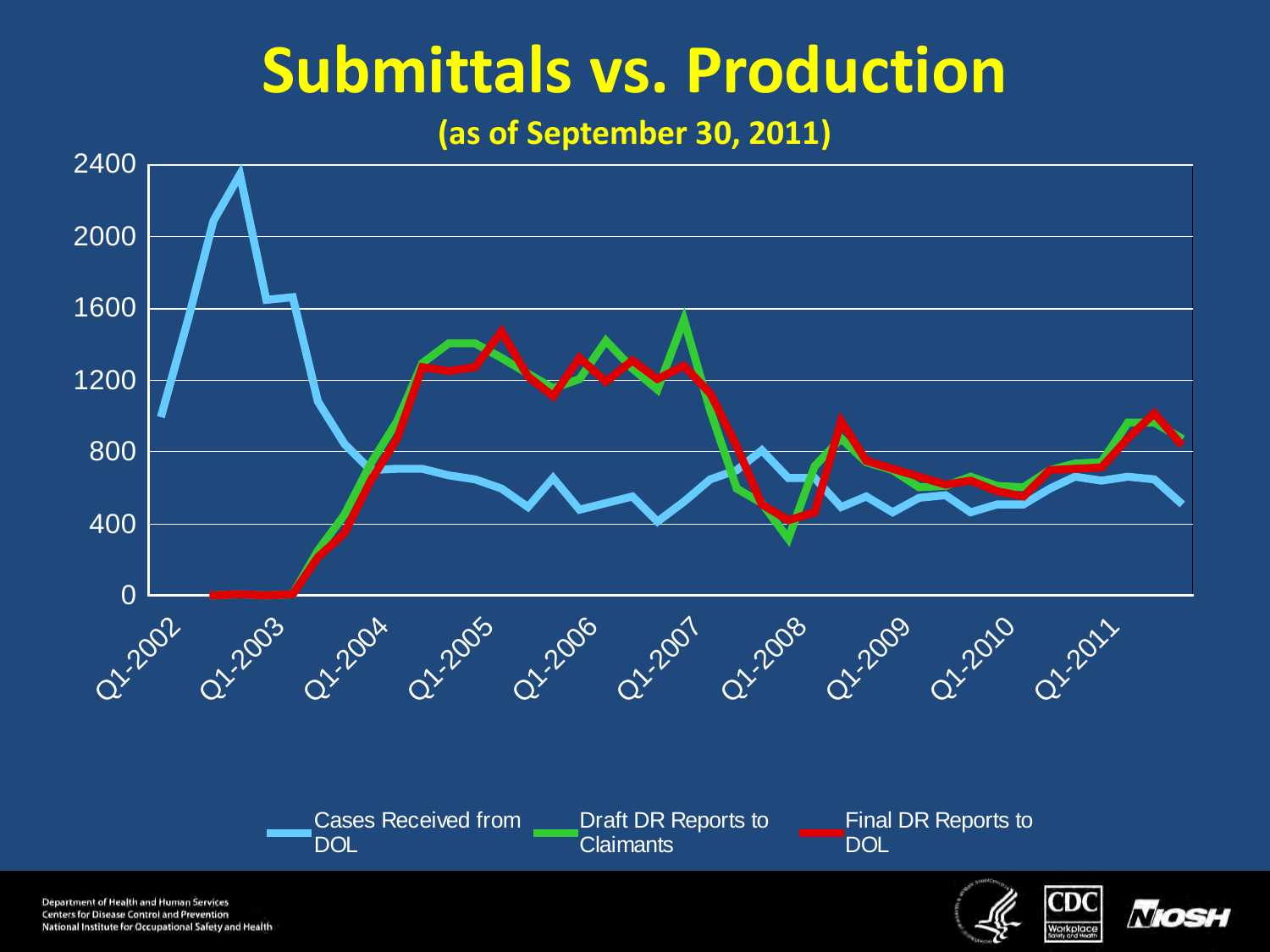## **Status of First 5,000 Claims**

**(as of November 30, 2011)** 

- **4,862 claims at DOL**
	- **286 pulled for DOL issues**
	- **369 pulled for SEC**
	- **4,207 submitted with DR**
- **119 claims at NIOSH**
	- **102 admin closed**
	- **9 DRs with claimants (DOL reworks/reinstated within past year)**
	- **7 DRs in process (DOL reworks/reinstated within past year)**
	- **1 gathering information**
- **19 claim numbers deleted**



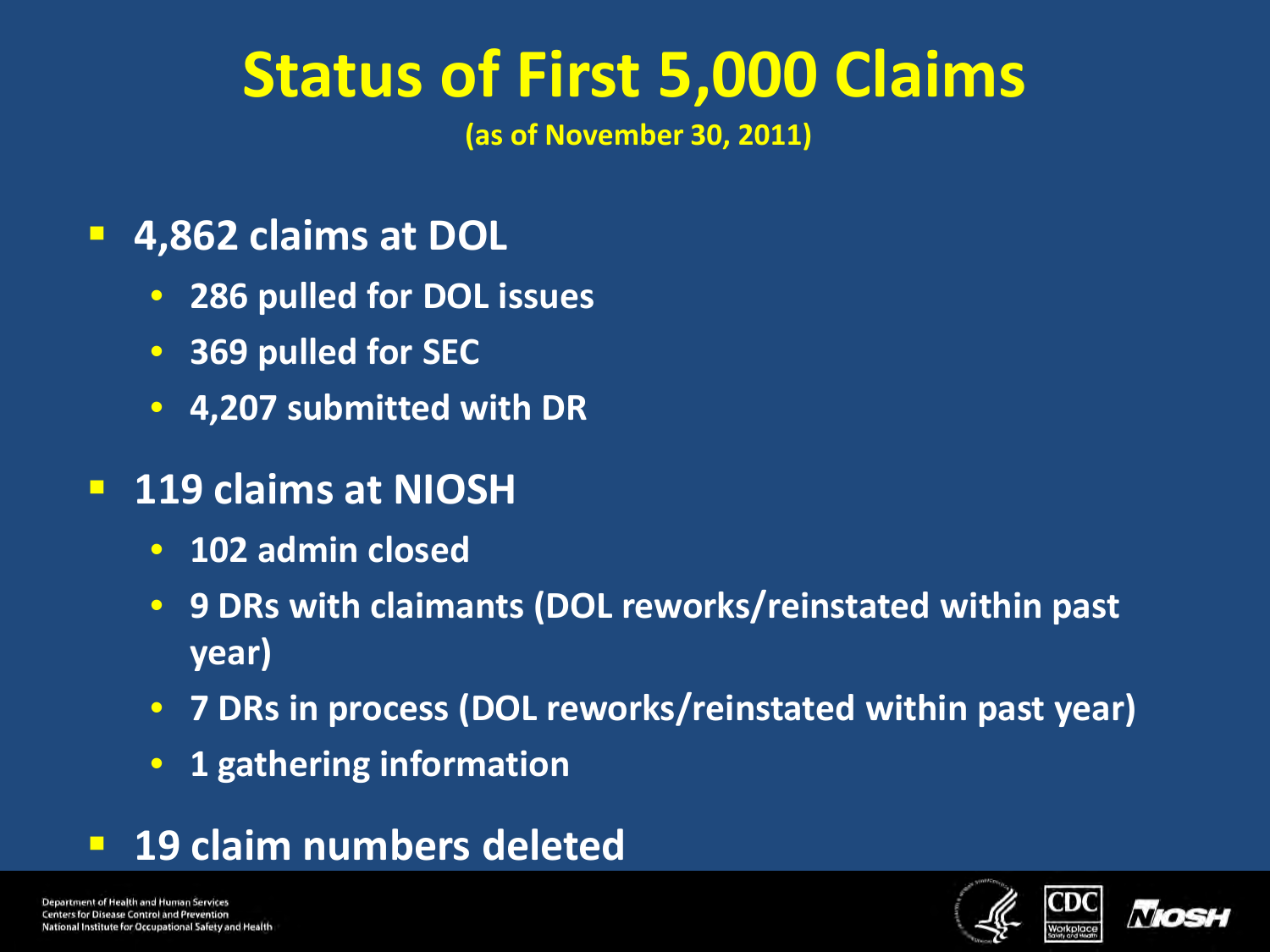## **Status of First 10,000 Claims**

**(as of November 30, 2011)** 

- **9751 claims at DOL**
	- **464 pulled for DOL issues**
	- **984 pulled for SEC**
	- **8,303 submitted with DR**
- **219 claims at NIOSH**
	- **188 admin closed**
	- **15 DRs with claimants (2 initial; 13 DOL reworks within past year)**
	- **15 DRs in process (0 initial; 15 DOL reworks within past year)**
	- **1 gathering information**
- **30 claim numbers deleted**

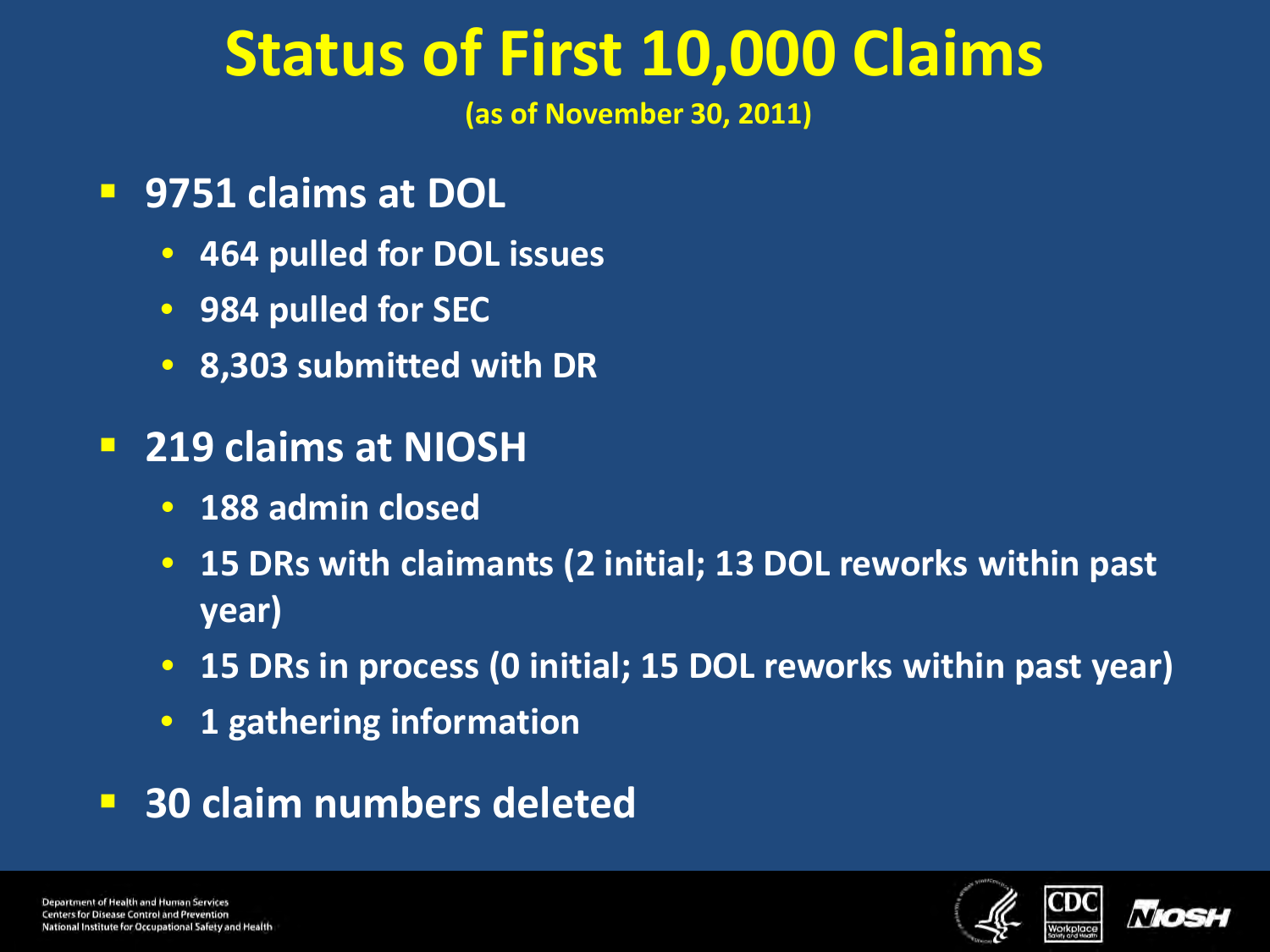### **DOE Response to Requests for Exposure Records (as of November 30, 2011)**

**Number of outstanding requests 18281** 

**Dutstanding requests > 60 days** 40



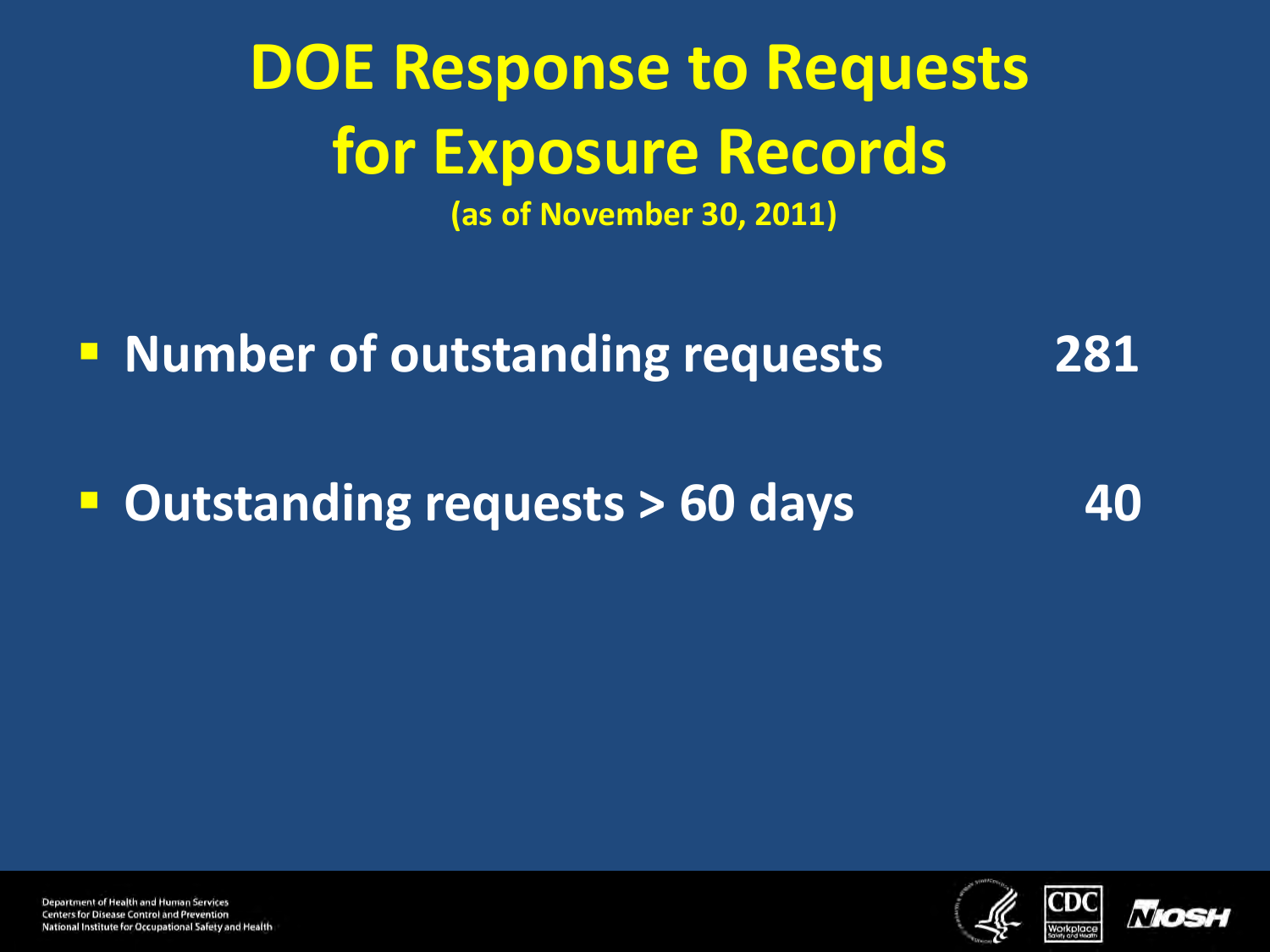## **Special Exposure Cohort**

**(as of November 29, 2011)**

- **196 petitions have been received 6 undergoing qualification review**
	- **117 qualified for review**
		- **5 are currently being evaluated**
		- **2 evaluations completed to be presented to the Board**
		- **11 have been presented and are with the Board**
		- **1 petitions are with the Secretary awaiting final decision**
		- **0 petitions are awaiting final effect**
		- **89 petitions resulted in the addition of a class, representing 82 SEC classes**
		- **12 classes have been denied**
	- **73 did not qualify for evaluation**
	- **5 received prior to the rule becoming final**